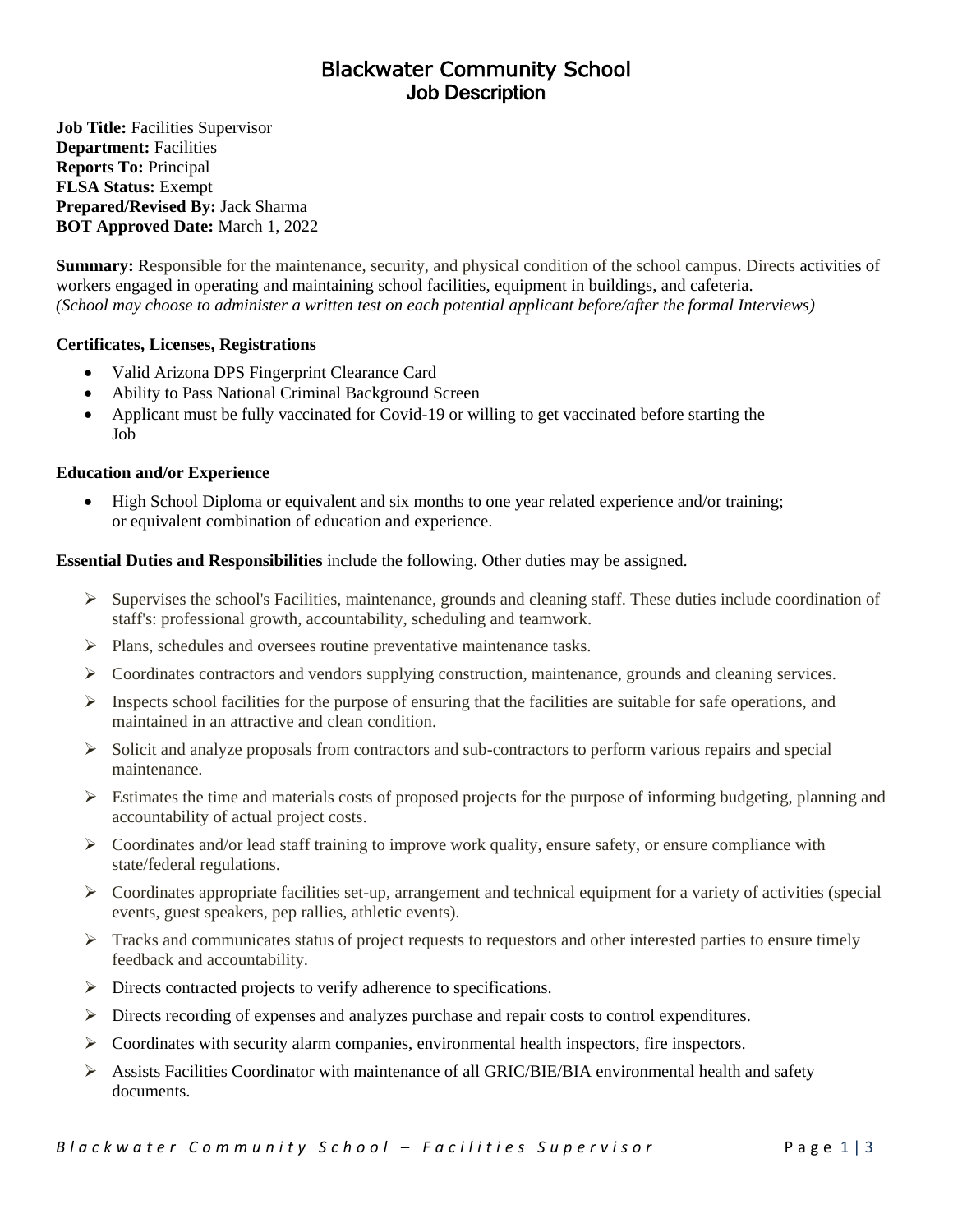- ➢ Assists Facilities Coordinator with Asbestos Management Plan and annual GRIC OSHA inspection, and environmental health inspections.
- ➢ Provides prompt attention to safety repairs/issues.

# **Supervisory Responsibilities**

This position supervises and shares a team of employees who also work in the transportation department as school designated bus drivers. Carries out supervisory responsibilities in accordance with the organization's policies and applicable laws. Responsibilities include interviewing, hiring, and training employees; planning, assigning, and directing work; appraising performance; rewarding and disciplining employees; addressing complaints and resolving problems.

**Skills and Abilities:** The following characteristics and physical skills are important for the successful performance of assigned duties.

- $\triangleright$  Ability to show respect and sensitivity for cultural differences, and promote a harassment-free environment.
- ➢ Ability to uphold organizational values by working ethically and with integrity.
- $\triangleright$  Active listening skills.
- $\triangleright$  Ability to identify and resolve problems in a timely manner, gather and analyze information skillfully, and use reason even when dealing with emotional topics.
- ➢ Ability to focus on solving conflict, not blaming; maintain confidentiality, and keep emotions under control.
- $\triangleright$  Ability to speak clearly and persuasively in positive or negative situations, listen and get clarification, and demonstrate group presentation skills.
- $\triangleright$  Ability to effectively present information and respond to questions from groups of managers, students, and the general public.
- $\triangleright$  Ability to write clearly and informatively, present numerical data effectively, read and interpret written information.
- $\triangleright$  Skill to understand business implications of decisions and aligns work with strategic goals.
- ➢ Ability to work within approved budget and conserves organizational resources.
- $\triangleright$  Ability to observe safety and security procedures, reports potentially unsafe conditions, use equipment and materials properly.
- ➢ Ability to uphold organizational values by working ethically and with integrity.
- $\triangleright$  Ability to handle all tasks objectively, consistently and within administrative policy.
- $\triangleright$  Ability to adapt to changes in the work environment and manage competing demands.
- $\triangleright$  Ability to prioritize tasks for timely completion.
- $\triangleright$  Ability to consistently be at work and on time.
- $\triangleright$  Ability to exhibits confidence in self and others, inspire and motivate others to perform well and effectively influences actions and opinions of others.
- $\triangleright$  This position requires the supervisor be available to address any afterhours issues pertaining to the facilities.
- $\triangleright$  Ability to calculate figures and amounts such as discounts, interest, commissions, proportions, percentages, area, circumference, and volume.